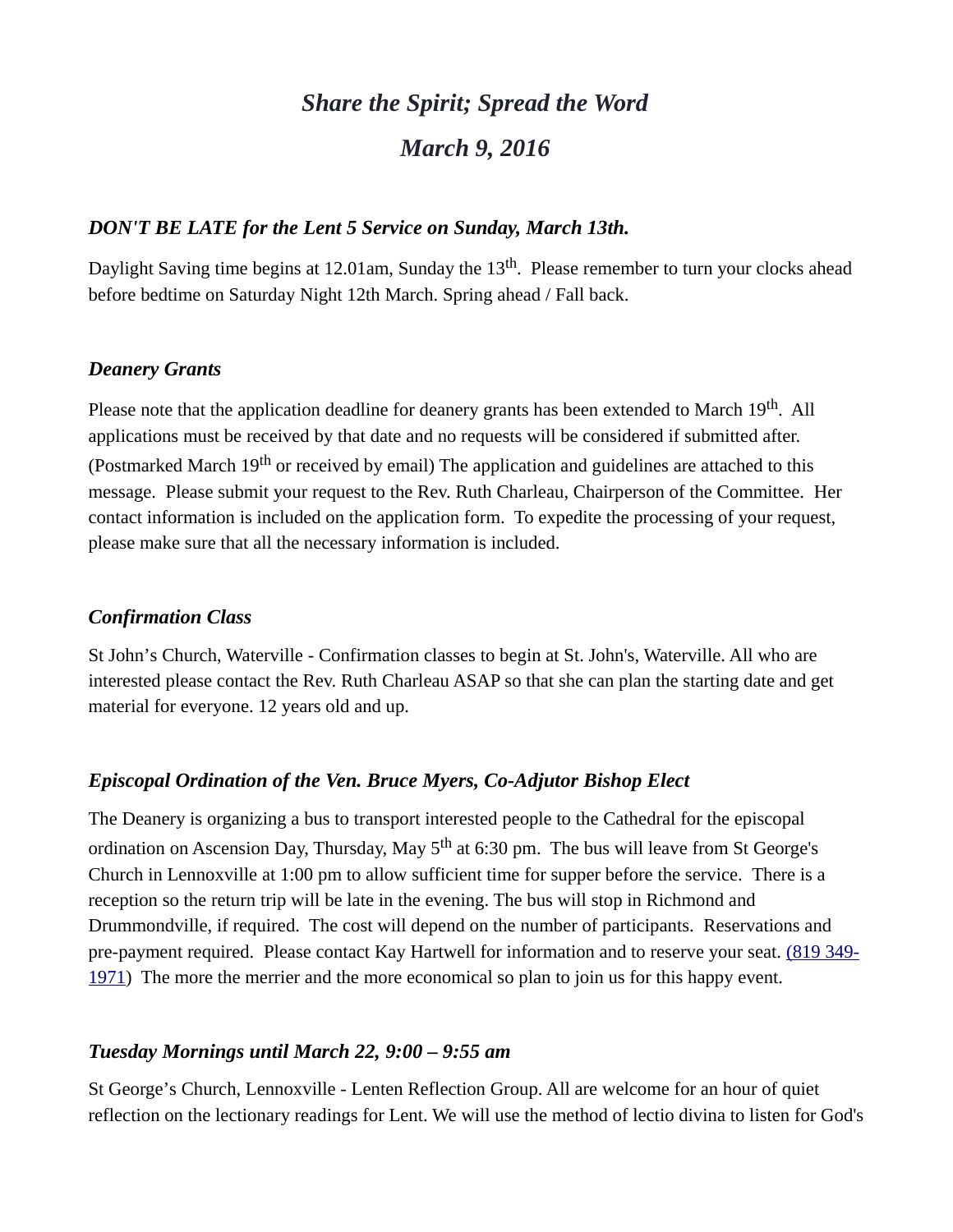Word speaking in our lives. All materials are provided and there is no need to sign up. Please just come when you can. It is cold outside, but this group is warm and welcoming. We meet in the upper room at St George's, Lennoxville. If you have any other questions, please contact [lynndillabough@gmail.com](mailto:lynndillabough@gmail.com)

### *Wednesday Evenings until March 30, 6:00 – 8:00 pm*

St George's Church, Lennoxville - The Nicene Creed: What Does the Church REALLY Believe?

A six weeks course on the Nicene Creed led by the Archdeacon will be held on the Wednesday Evenings in Lent. This course is particularly suitable for those of mature years considering preparation for the Sacrament of Confirmation. It is also suitable for those interested in the theology and philosophy of foundational Christian thought.

Participants need not be Christians but it is for all those who are interested in what the Church REALLY believes as opposed to what most people THINK it believes. Conversation will take part over a Lenten soup supper. A sung service of compline to follow.

### *Thursday, March 10, 10:00 am*

Ayer's Cliff, St George's Church – Annual vestry meeting at the church.

Note: The church is collecting food donations for the on-going food bank in cooperationa with the United Church to help in the community.

## *Saturday, March 12, 7:00 pm*

St Paul's Church, Mansonville – Concert, Memories of Hank and Patsy. For reservations call Judy Ball [\(450 929-3555\)](tel:(450%20929-3555) Admission \$10.00. See attached poster for more information.

## *Sunday, March 13 & Sunday, March 20 - 1:30 - 4:00p.m.*

St Anne's Church, Richmond - The Walking Christians. All high school-aged youth and almost high school-aged youth are welcome to join this friendly group for worship, games, outings, and discussions. This is a safe place to explore life and religion and to just hang out and have fun. All are welcome. For more information, please contact **lynndillabough@gmail.com** 

*Thursday, March 17, 11:30 – 1:00*

St George's Church Hall, Lennoxville – Special St Patrick's Third Thursday Soup Lunch. Irish stew, potato soup and cream of broccoli soup, Irish soda bread and cheese, and green pistachio cake for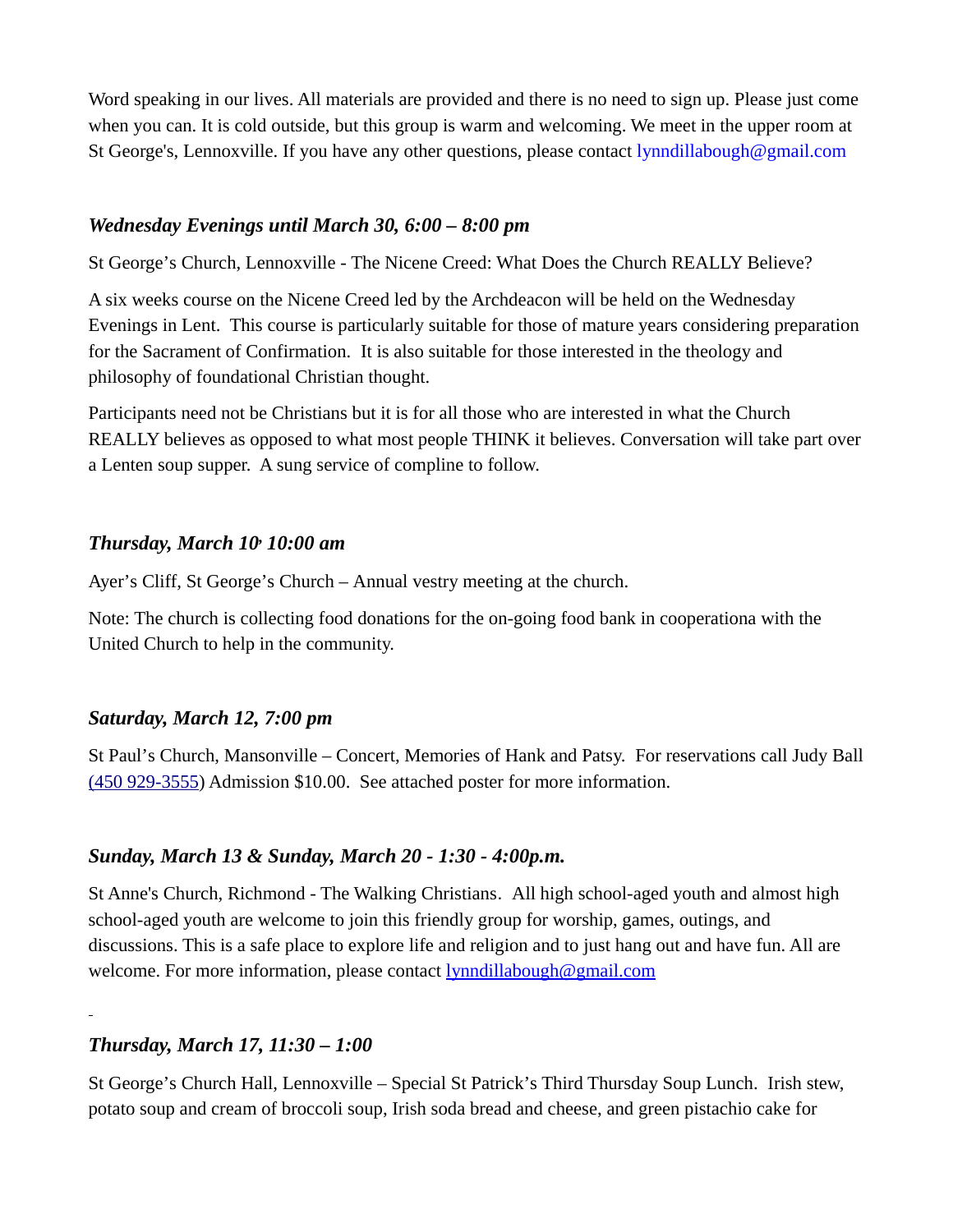dessert as well as tea, coffee and juice. There is no charge for the lunch but a donation would be gratefully accepted.

#### *Sunday, April 3 - 2:00p.m.*

St Augustine's Church, Danville - Country Gospel Hour. Join with others from across the deanery as we hear scripture, pray, and listen to personal spiritual testimonies by guest speakers who reflect on the passage from scripture that has been most meaningful to them. Music is led by the Country Gospel band, "Dave and the Wranglers". Refreshments following the service are always a treat. If you would like tickets to this event (free but necessary so that we know how much food to provide) please contact [lynndillabough@gmail.com](mailto:lynndillabough@gmail.com)

## *Monday, April 4 - Monday, June 13, 7:00 - 8:00p.m.*

St George's Church Upper Room, Lennoxville - Lectio Divina. All are welcome to join this gentle reflection on the gospel reading for the upcoming Sunday. Using a technique that is at once both ancient and post-modern we listen for the leading of the Holy Spirit as we reflect on the meaning of the Word in our lives. Expect a lot of silence and expect to have your heart opened to God. If you have any questions about Lectio Divina, please contact [lynndillabough@gmail.com](mailto:lynndillabough@gmail.com)

## *Tuesday April 5, 5:15-6:45*

St Augustine's Church, Danville - Messy Church*.* All families with children 12 and under are welcome for this time of learning and worship. Parents (or grandparents) attend along with their children as we learn about our faith and enjoy a good meal. Storytelling, crafts, worship and dinner with materials and food all provided. We do collect a freewill offering during worship. This month we are learning about resurrection and hope. If you would like to attend, or would like more information about the program, please contact [lynndillabough@gmail.com](mailto:lynndillabough@gmail.com)

## *Wednesday, April 6, 5:15-6:45*

St Paul's, Bury *- Messy Church.* All families with children 12 and under are welcome for this time of learning and worship. Parents (or grandparents) attend along with their children as we learn about our faith and enjoy a good meal. Storytelling, crafts, worship and dinner with materials and food all provided. We do collect a freewill offering during worship. This month we are learning about resurrection and hope. If you would like to attend, or would like more information about the program, please contact [lynndillabough@gmail.com](mailto:lynndillabough@gmail.com)